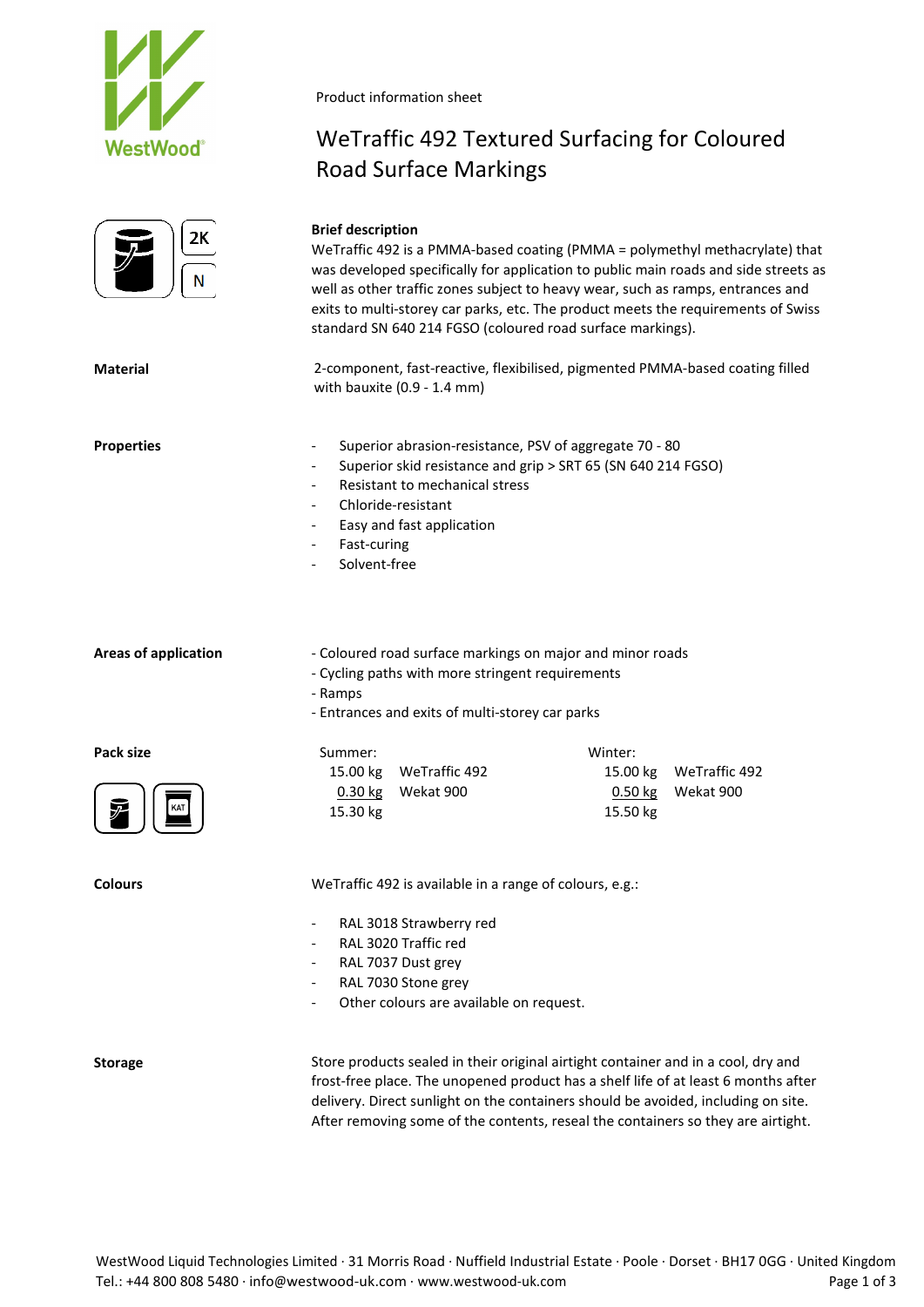

# **Application conditions Temperatures**



Product information sheet

# WeTraffic 492 Textured Surfacing for Coloured Road Surface Markings

The product can be applied within the following temperature ranges:

| Product              | Temperature range, in °C |                |               |  |  |  |
|----------------------|--------------------------|----------------|---------------|--|--|--|
|                      | Air                      | Substrate*     | Material      |  |  |  |
| <b>WeTraffic 492</b> | $-10$ to $+35$           | $-5$ to $+40*$ | $+3$ to $+30$ |  |  |  |

\* The substrate temperature must be at least 3 °C above the dew point during application and curing.

### **Moisture**

The relative humidity must be  $\leq$  90 %. The surface to be coated must be dry and ice-free. The surface must be protected from moisture until the coating has hardened.

| <b>Reaction times and required</b> |                    | WeTraffic 492 (at 20 $°C$ )      |  |  |  |
|------------------------------------|--------------------|----------------------------------|--|--|--|
| amounts of catalyst                | Pot life           | approx. 12 min<br>approx. 30 min |  |  |  |
|                                    | Rainproof          |                                  |  |  |  |
|                                    | Can be walked on/  |                                  |  |  |  |
|                                    | overcoated         | approx. 45 min                   |  |  |  |
|                                    | <b>Curing time</b> | approx. 2 hours                  |  |  |  |
|                                    |                    |                                  |  |  |  |

Higher temperatures or greater proportions of catalyst will shorten reaction times, while lower temperatures and smaller proportions of catalyst will extend reaction times.

The following table indicates the recommended amount of catalyst required to adjust the curing reaction to the temperature.

| Product | Substrate temperature in °C; required amounts of Wekat 900 in % w/w (guide) |
|---------|-----------------------------------------------------------------------------|
|---------|-----------------------------------------------------------------------------|

|                            |                                      | $-5$ | $+3$ | $+5$ | $+10$ | $+15$       | $+20$                | $+25$                            | $+30$ | $+35$ |  |
|----------------------------|--------------------------------------|------|------|------|-------|-------------|----------------------|----------------------------------|-------|-------|--|
|                            | <b>WeTraffic 492</b>                 | 3%   | 3%   | 2%   | 2%    | 1.5%        | 1.5%                 | 1.5%                             | 1%    | 1%    |  |
| <b>Consumption rates</b>   | <b>Substrate</b>                     |      |      |      |       | Consumption |                      |                                  |       |       |  |
|                            | Asphalt, fine                        |      |      |      |       |             | approx. 3.5 - 3.8 kg |                                  |       |       |  |
|                            | Asphalt, coarse                      |      |      |      |       |             | approx. 4.0 - 4.5 kg |                                  |       |       |  |
| <b>Technical data</b>      | Density:                             |      |      |      |       |             |                      | approx. $1.82$ g/cm <sup>3</sup> |       |       |  |
| <b>Product application</b> | Application equipment / tools        |      |      |      |       |             |                      |                                  |       |       |  |
|                            | For mixing the product:              |      |      |      |       |             |                      |                                  |       |       |  |
|                            | Mixing tool with twin-paddle stirrer |      |      |      |       |             |                      |                                  |       |       |  |
|                            | For applying the product:            |      |      |      |       |             |                      |                                  |       |       |  |
|                            | - Sheepskin roller                   |      |      |      |       |             |                      |                                  |       |       |  |
|                            | - Smoothing trowel                   |      |      |      |       |             |                      |                                  |       |       |  |
|                            |                                      |      |      |      |       |             |                      |                                  |       |       |  |

Surface treatment with:

- Textured roller

WestWood Liquid Technologies Limited · 31 Morris Road · Nuffield Industrial Estate · Poole · Dorset · BH17 0GG · United Kingdom Tel.: +44 800 808 5480 · info@westwood-uk.com · www.westwood-uk.com **Page 2 of 3** Page 2 of 3